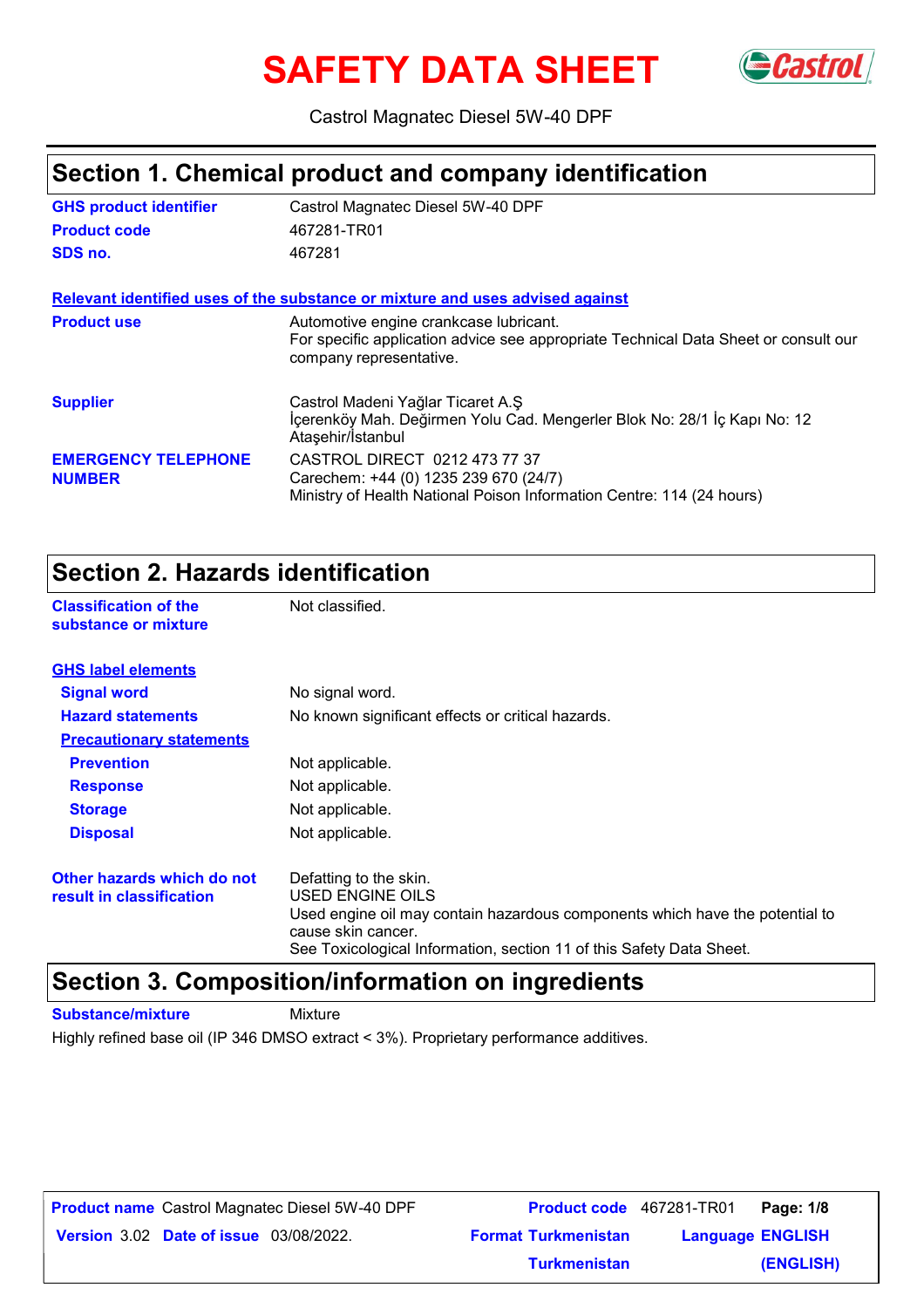## **Section 3. Composition/information on ingredients**

| <b>Ingredient name</b>                                                                                                                                               | $\frac{9}{6}$                            | <b>CAS number</b>                                                   |
|----------------------------------------------------------------------------------------------------------------------------------------------------------------------|------------------------------------------|---------------------------------------------------------------------|
| Distillates (petroleum), hydrotreated heavy paraffinic<br>Benzene, ethenyl-, polymer with 1,3-butadiene, hydrogenated<br>2,6-di-tert-butylphenol<br>Alkylated phenol | 1≥25 - ≤50<br>l ≤3<br>$≤0.3$<br>$ $ <0.1 | 64742-54-7<br>66070-58-4<br>128-39-2<br>74499-35-7 /<br>121158-58-5 |

**There are no additional ingredients present which, within the current knowledge of the supplier and in the concentrations applicable, are classified as hazardous to health or the environment and hence require reporting in this section.**

**Occupational exposure limits, if available, are listed in Section 8.**

### **Section 4. First aid measures**

| <b>Description of necessary first aid measures</b> |                                                                                                                                                                                                                                                             |  |
|----------------------------------------------------|-------------------------------------------------------------------------------------------------------------------------------------------------------------------------------------------------------------------------------------------------------------|--|
| <b>Inhalation</b>                                  | In case of inhalation of decomposition products in a fire, symptoms may be delayed.<br>If inhaled, remove to fresh air. The exposed person may need to be kept under<br>medical surveillance for 48 hours. Get medical attention if symptoms occur.         |  |
| <b>Ingestion</b>                                   | Do not induce vomiting unless directed to do so by medical personnel. Get medical<br>attention if symptoms occur.                                                                                                                                           |  |
| <b>Skin contact</b>                                | Wash skin thoroughly with soap and water or use recognised skin cleanser.<br>Remove contaminated clothing and shoes. Wash clothing before reuse. Clean<br>shoes thoroughly before reuse. Get medical attention if symptoms occur.                           |  |
| Eye contact                                        | In case of contact, immediately flush eyes with plenty of water for at least 15<br>minutes. Eyelids should be held away from the eyeball to ensure thorough rinsing.<br>Check for and remove any contact lenses. Get medical attention.                     |  |
| Most important symptoms/effects, acute and delayed |                                                                                                                                                                                                                                                             |  |
|                                                    | See Section 11 for more detailed information on health effects and symptoms.                                                                                                                                                                                |  |
|                                                    | Indication of immediate medical attention and special treatment needed, if necessary                                                                                                                                                                        |  |
| <b>Specific treatments</b>                         | No specific treatment.                                                                                                                                                                                                                                      |  |
| <b>Notes to physician</b>                          | In case of inhalation of decomposition products in a fire, symptoms may be delayed.<br>The exposed person may need to be kept under medical surveillance for 48 hours.<br>Treatment should in general be symptomatic and directed to relieving any effects. |  |
| <b>Protection of first-aiders</b>                  | No action shall be taken involving any personal risk or without suitable training.                                                                                                                                                                          |  |

## **Section 5. Firefighting measures**

| <b>Extinguishing media</b>                               |                                                                                                                                                                                                   |
|----------------------------------------------------------|---------------------------------------------------------------------------------------------------------------------------------------------------------------------------------------------------|
| <b>Suitable extinguishing</b><br>media                   | In case of fire, use foam, dry chemical or carbon dioxide extinguisher or spray.                                                                                                                  |
| <b>Unsuitable extinguishing</b><br>media                 | Do not use water jet.                                                                                                                                                                             |
| <b>Specific hazards arising</b><br>from the chemical     | In a fire or if heated, a pressure increase will occur and the container may burst.                                                                                                               |
| <b>Hazardous thermal</b><br>decomposition products       | Combustion products may include the following:<br>carbon oxides (CO, CO <sub>2</sub> ) (carbon monoxide, carbon dioxide)<br>nitrogen oxides (NO, NO <sub>2</sub> etc.)                            |
| <b>Special protective actions</b><br>for fire-fighters   | Promptly isolate the scene by removing all persons from the vicinity of the incident if<br>there is a fire. No action shall be taken involving any personal risk or without<br>suitable training. |
| <b>Special protective</b><br>equipment for fire-fighters | Fire-fighters should wear positive pressure self-contained breathing apparatus<br>(SCBA) and full turnout gear.                                                                                   |

| <b>Product name</b> Castrol Magnatec Diesel 5W-40 DPF | Product code 467281-TR01   |                         | Page: 2/8 |
|-------------------------------------------------------|----------------------------|-------------------------|-----------|
| <b>Version 3.02 Date of issue 03/08/2022.</b>         | <b>Format Turkmenistan</b> | <b>Language ENGLISH</b> |           |
|                                                       | <b>Turkmenistan</b>        |                         | (ENGLISH) |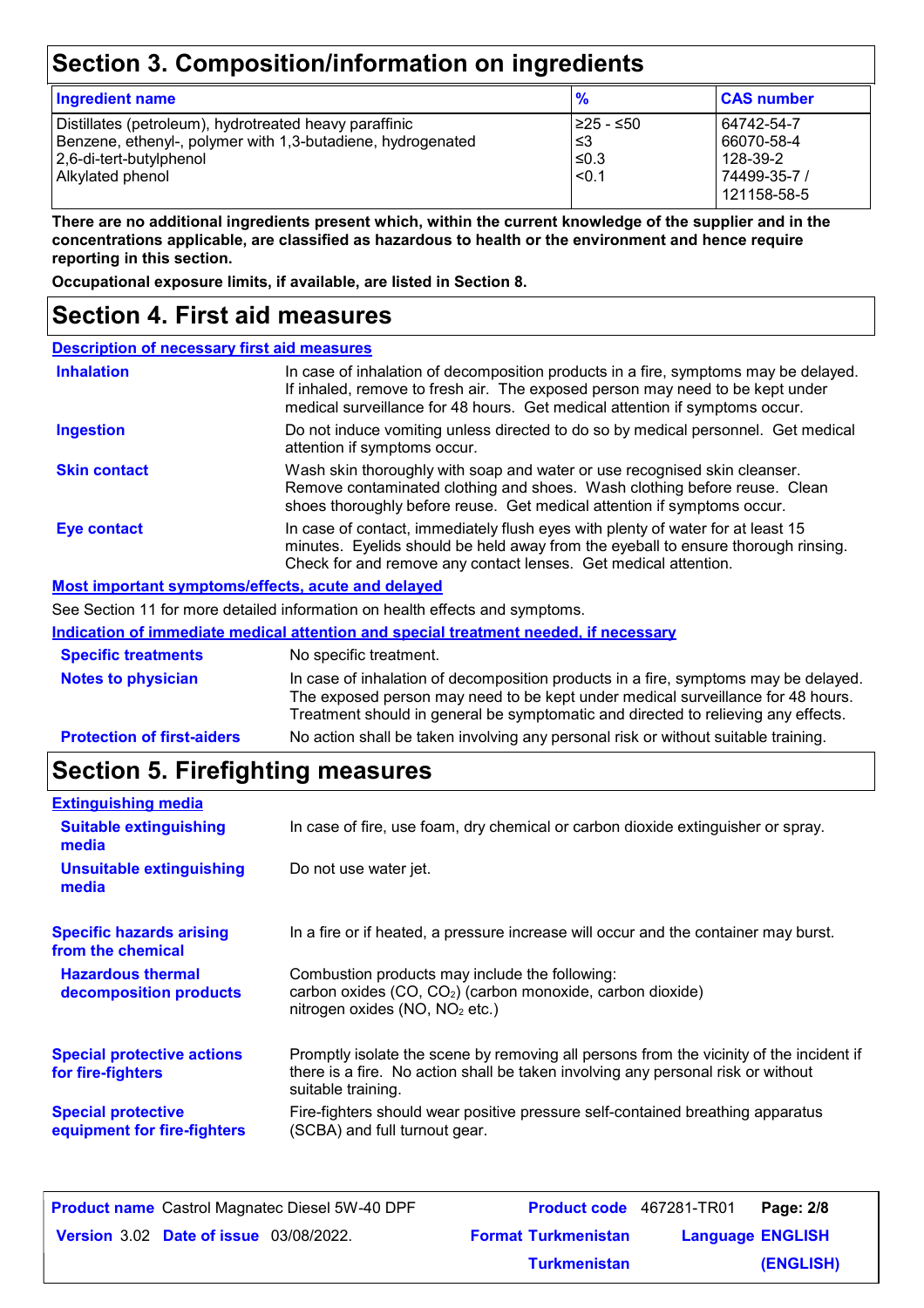### **Section 6. Accidental release measures**

|                                                             | <b>Personal precautions, protective equipment and emergency procedures</b>                                                                                                                                                                                                                                                                                                                         |
|-------------------------------------------------------------|----------------------------------------------------------------------------------------------------------------------------------------------------------------------------------------------------------------------------------------------------------------------------------------------------------------------------------------------------------------------------------------------------|
| For non-emergency<br>personnel                              | No action shall be taken involving any personal risk or without suitable training.<br>Evacuate surrounding areas. Keep unnecessary and unprotected personnel from<br>entering. Do not touch or walk through spilt material. Put on appropriate personal<br>protective equipment. Floors may be slippery; use care to avoid falling.                                                                |
| For emergency responders                                    | If specialised clothing is required to deal with the spillage, take note of any<br>information in Section 8 on suitable and unsuitable materials. See also the<br>information in "For non-emergency personnel".                                                                                                                                                                                    |
| <b>Environmental precautions</b>                            | Avoid dispersal of spilt material and runoff and contact with soil, waterways, drains<br>and sewers. Inform the relevant authorities if the product has caused environmental<br>pollution (sewers, waterways, soil or air).                                                                                                                                                                        |
| <b>Methods and material for containment and cleaning up</b> |                                                                                                                                                                                                                                                                                                                                                                                                    |
| <b>Small spill</b>                                          | Stop leak if without risk. Move containers from spill area. Absorb with an inert<br>material and place in an appropriate waste disposal container. Dispose of via a<br>licensed waste disposal contractor.                                                                                                                                                                                         |
| <b>Large spill</b>                                          | Stop leak if without risk. Move containers from spill area. Prevent entry into sewers,<br>water courses, basements or confined areas. Contain and collect spillage with non-<br>combustible, absorbent material e.g. sand, earth, vermiculite or diatomaceous earth<br>and place in container for disposal according to local regulations. Dispose of via a<br>licensed waste disposal contractor. |

### **Section 7. Handling and storage**

#### **Precautions for safe handling**

| <b>Protective measures</b><br><b>Advice on general</b><br>occupational hygiene   | Put on appropriate personal protective equipment (see Section 8).<br>Eating, drinking and smoking should be prohibited in areas where this material is<br>handled, stored and processed. Wash thoroughly after handling. Remove<br>contaminated clothing and protective equipment before entering eating areas. See<br>also Section 8 for additional information on hygiene measures.                                                                                                                                                                                                          |
|----------------------------------------------------------------------------------|------------------------------------------------------------------------------------------------------------------------------------------------------------------------------------------------------------------------------------------------------------------------------------------------------------------------------------------------------------------------------------------------------------------------------------------------------------------------------------------------------------------------------------------------------------------------------------------------|
| <b>Conditions for safe storage,</b><br>including any<br><i>incompatibilities</i> | Store in accordance with local regulations. Store in original container protected<br>from direct sunlight in a dry, cool and well-ventilated area, away from incompatible<br>materials (see Section 10) and food and drink. Keep container tightly closed and<br>sealed until ready for use. Store and use only in equipment/containers designed for<br>use with this product. Containers that have been opened must be carefully resealed<br>and kept upright to prevent leakage. Do not store in unlabelled containers. Use<br>appropriate containment to avoid environmental contamination. |
| <b>Not suitable</b>                                                              | Prolonged exposure to elevated temperature                                                                                                                                                                                                                                                                                                                                                                                                                                                                                                                                                     |

### **Section 8. Exposure controls/personal protection**

#### **Control parameters**

| <b>Occupational exposure limits</b> |  |
|-------------------------------------|--|
| None.                               |  |

**Appropriate engineering controls** Provide exhaust ventilation or other engineering controls to keep the relevant airborne concentrations below their respective occupational exposure limits. All activities involving chemicals should be assessed for their risks to health, to ensure exposures are adequately controlled. Personal protective equipment should only be considered after other forms of control measures (e.g. engineering controls) have been suitably evaluated. Personal protective equipment should conform to appropriate standards, be suitable for use, be kept in good condition and properly maintained.

| <b>Product name</b> Castrol Magnatec Diesel 5W-40 DPF | <b>Product code</b> 467281-TR01 | Page: 3/8               |
|-------------------------------------------------------|---------------------------------|-------------------------|
| <b>Version 3.02 Date of issue 03/08/2022.</b>         | <b>Format Turkmenistan</b>      | <b>Language ENGLISH</b> |
|                                                       | <b>Turkmenistan</b>             | (ENGLISH)               |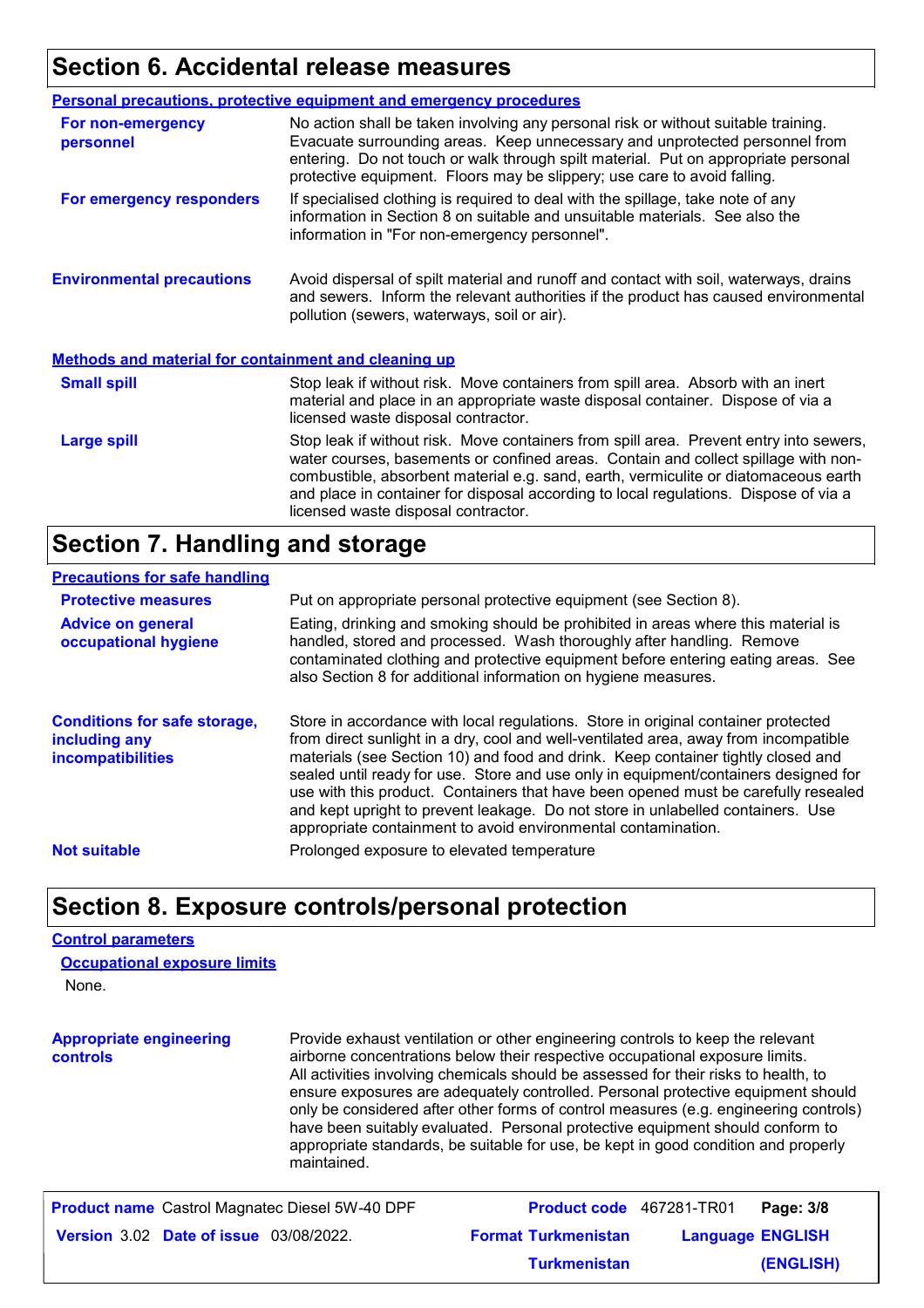### **Section 8. Exposure controls/personal protection**

|                                           | Your supplier of personal protective equipment should be consulted for advice on<br>selection and appropriate standards. For further information contact your national<br>organisation for standards.<br>The final choice of protective equipment will depend upon a risk assessment. It is<br>important to ensure that all items of personal protective equipment are compatible.                                                                                                                                                                                                                                                                                                                                                                                                              |
|-------------------------------------------|-------------------------------------------------------------------------------------------------------------------------------------------------------------------------------------------------------------------------------------------------------------------------------------------------------------------------------------------------------------------------------------------------------------------------------------------------------------------------------------------------------------------------------------------------------------------------------------------------------------------------------------------------------------------------------------------------------------------------------------------------------------------------------------------------|
| <b>Environmental exposure</b><br>controls | Emissions from ventilation or work process equipment should be checked to ensure<br>they comply with the requirements of environmental protection legislation. In some<br>cases, fume scrubbers, filters or engineering modifications to the process<br>equipment will be necessary to reduce emissions to acceptable levels.                                                                                                                                                                                                                                                                                                                                                                                                                                                                   |
| <b>Individual protection measures</b>     |                                                                                                                                                                                                                                                                                                                                                                                                                                                                                                                                                                                                                                                                                                                                                                                                 |
| <b>Hygiene measures</b>                   | Wash hands, forearms and face thoroughly after handling chemical products, before<br>eating, smoking and using the lavatory and at the end of the working period.<br>Appropriate techniques should be used to remove potentially contaminated clothing.<br>Wash contaminated clothing before reusing. Ensure that eyewash stations and<br>safety showers are close to the workstation location.                                                                                                                                                                                                                                                                                                                                                                                                 |
| <b>Eye/face protection</b>                | Safety glasses with side shields.                                                                                                                                                                                                                                                                                                                                                                                                                                                                                                                                                                                                                                                                                                                                                               |
| <b>Skin protection</b>                    |                                                                                                                                                                                                                                                                                                                                                                                                                                                                                                                                                                                                                                                                                                                                                                                                 |
| <b>Hand protection</b>                    | Wear protective gloves if prolonged or repeated contact is likely. Wear chemical<br>resistant gloves. Recommended: Nitrile gloves. The correct choice of protective<br>gloves depends upon the chemicals being handled, the conditions of work and use,<br>and the condition of the gloves (even the best chemically resistant glove will break<br>down after repeated chemical exposures). Most gloves provide only a short time of<br>protection before they must be discarded and replaced. Because specific work<br>environments and material handling practices vary, safety procedures should be<br>developed for each intended application. Gloves should therefore be chosen in<br>consultation with the supplier/manufacturer and with a full assessment of the<br>working conditions. |
| <b>Body protection</b>                    | Use of protective clothing is good industrial practice.<br>Personal protective equipment for the body should be selected based on the task<br>being performed and the risks involved and should be approved by a specialist<br>before handling this product.<br>Cotton or polyester/cotton overalls will only provide protection against light<br>superficial contamination that will not soak through to the skin. Overalls should be<br>laundered on a regular basis. When the risk of skin exposure is high (e.g. when<br>cleaning up spillages or if there is a risk of splashing) then chemical resistant aprons<br>and/or impervious chemical suits and boots will be required.                                                                                                           |
| <b>Respiratory protection</b>             | In case of insufficient ventilation, wear suitable respiratory equipment.<br>The correct choice of respiratory protection depends upon the chemicals being<br>handled, the conditions of work and use, and the condition of the respiratory<br>equipment. Safety procedures should be developed for each intended application.<br>Respiratory protection equipment should therefore be chosen in consultation with<br>the supplier/manufacturer and with a full assessment of the working conditions.                                                                                                                                                                                                                                                                                           |

## **Section 9. Physical and chemical properties**

The conditions of measurement of all properties are at standard temperature and pressure unless otherwise indicated.

| <b>Physical state</b>                                             | Liquid.         |
|-------------------------------------------------------------------|-----------------|
| <b>Colour</b>                                                     | Amber. [Light]  |
| <b>Odour</b>                                                      | Not available.  |
| <b>Odour threshold</b>                                            | Not available.  |
| рH                                                                | Not applicable. |
| <b>Melting point</b>                                              | Not available.  |
| <b>Boiling point, initial boiling</b><br>point, and boiling range | Not available.  |

| <b>Product name</b> Castrol Magnatec Diesel 5W-40 DPF | Product code 467281-TR01   | Page: 4/8               |
|-------------------------------------------------------|----------------------------|-------------------------|
| <b>Version 3.02 Date of issue 03/08/2022.</b>         | <b>Format Turkmenistan</b> | <b>Language ENGLISH</b> |
|                                                       | <b>Turkmenistan</b>        | (ENGLISH)               |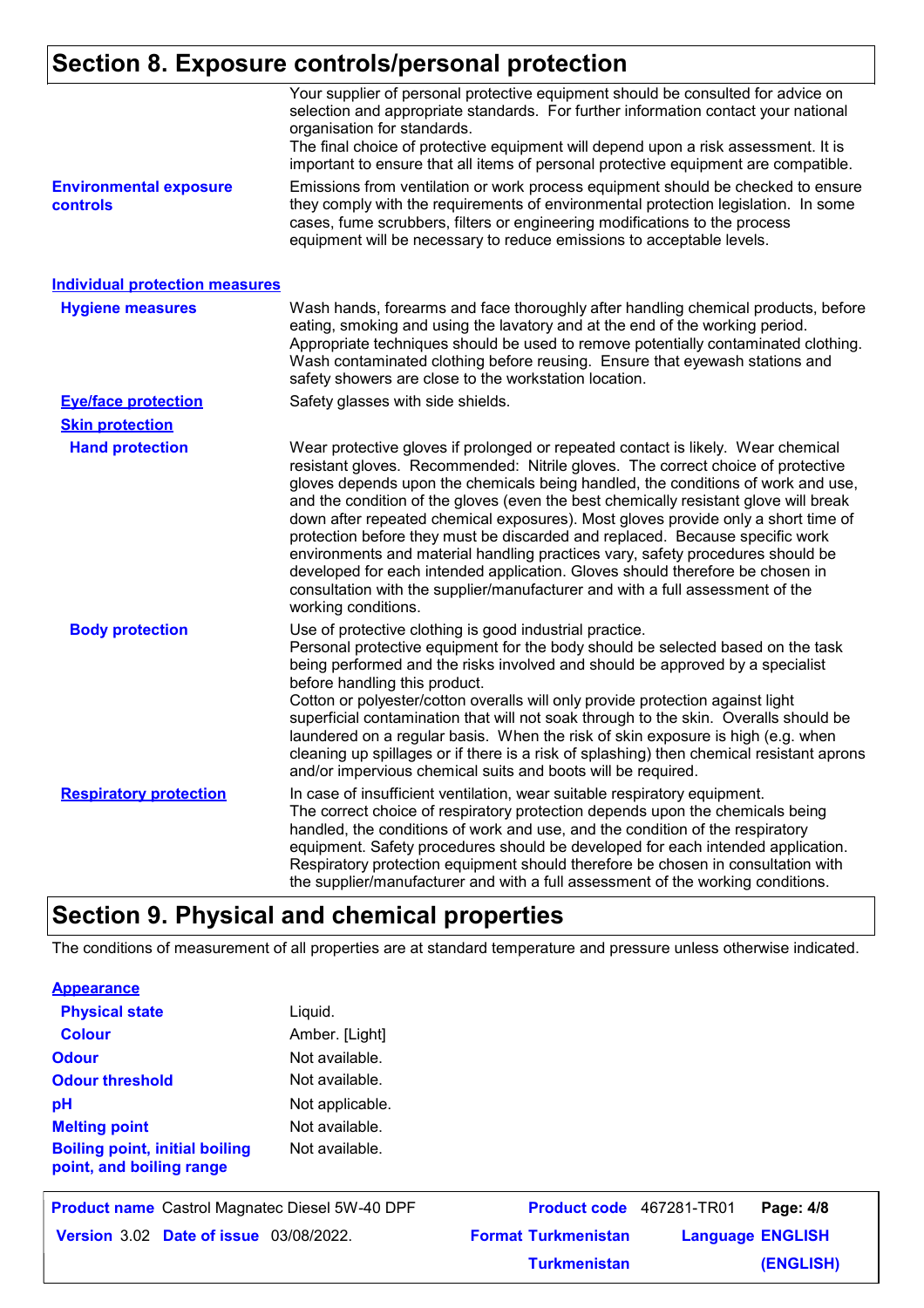### **Section 9. Physical and chemical properties**

### **Evaporation rate** Not available. **Flammability Lower and upper explosion limit/flammability limit**

Not available. Not applicable. Based on - Physical state **Flash point** Closed cup: 203°C (397.4°F) [Pensky-Martens]

|                                                   | Vapour Pressure at 20°C                                                                                                                           |             |         |                    |          | Vapour pressure at 50°C |               |  |
|---------------------------------------------------|---------------------------------------------------------------------------------------------------------------------------------------------------|-------------|---------|--------------------|----------|-------------------------|---------------|--|
|                                                   | <b>Ingredient name</b>                                                                                                                            | $mm Hg$ kPa |         | <b>Method</b>      | mm<br>Hg | kPa                     | <b>Method</b> |  |
|                                                   | Distillates (petroleum),<br>hydrotreated heavy<br>paraffinic                                                                                      | 0.08        | < 0.011 | <b>ASTM D 5191</b> |          |                         |               |  |
|                                                   | Distillates (petroleum),<br>hydrotreated heavy<br>paraffinic                                                                                      | < 0.08      | < 0.011 | <b>ASTM D 5191</b> |          |                         |               |  |
| <b>Relative vapour density</b>                    | Not available.                                                                                                                                    |             |         |                    |          |                         |               |  |
| <b>Relative density</b>                           | Not available.                                                                                                                                    |             |         |                    |          |                         |               |  |
| <b>Density</b>                                    | <1000 kg/m <sup>3</sup> (<1 g/cm <sup>3</sup> ) at 15 <sup>°</sup> C                                                                              |             |         |                    |          |                         |               |  |
| <b>Solubility</b>                                 | insoluble in water.                                                                                                                               |             |         |                    |          |                         |               |  |
| <b>Partition coefficient: n-</b><br>octanol/water | Not applicable.                                                                                                                                   |             |         |                    |          |                         |               |  |
| <b>Auto-ignition temperature</b>                  | Not available.                                                                                                                                    |             |         |                    |          |                         |               |  |
| <b>Decomposition temperature</b>                  | Not available.                                                                                                                                    |             |         |                    |          |                         |               |  |
| <b>Viscosity</b>                                  | Kinematic: 75.5 mm <sup>2</sup> /s (75.5 cSt) at 40 $^{\circ}$ C<br>Kinematic: 12.8 to 16 mm <sup>2</sup> /s (12.8 to 16 cSt) at 100 $^{\circ}$ C |             |         |                    |          |                         |               |  |
| <b>Particle characteristics</b>                   |                                                                                                                                                   |             |         |                    |          |                         |               |  |
| <b>Median particle size</b>                       | Not applicable.                                                                                                                                   |             |         |                    |          |                         |               |  |

## **Section 10. Stability and reactivity**

| <b>Reactivity</b>                            | No specific test data available for this product. Refer to Conditions to avoid and<br>Incompatible materials for additional information.                                   |
|----------------------------------------------|----------------------------------------------------------------------------------------------------------------------------------------------------------------------------|
| <b>Chemical stability</b>                    | The product is stable.                                                                                                                                                     |
| <b>Possibility of hazardous</b><br>reactions | Under normal conditions of storage and use, hazardous reactions will not occur.<br>Under normal conditions of storage and use, hazardous polymerisation will not<br>occur. |
| <b>Conditions to avoid</b>                   | Avoid all possible sources of ignition (spark or flame).                                                                                                                   |
| Incompatible materials                       | Reactive or incompatible with the following materials: oxidising materials.                                                                                                |
| <b>Hazardous decomposition</b><br>products   | Under normal conditions of storage and use, hazardous decomposition products<br>should not be produced.                                                                    |

### **Section 11. Toxicological information**

#### **Information on toxicological effects**

#### **Aspiration hazard**

| <b>Name</b>                                            | <b>Result</b>                         |
|--------------------------------------------------------|---------------------------------------|
| Distillates (petroleum), hydrotreated heavy paraffinic | <b>ASPIRATION HAZARD - Category 1</b> |

| <b>Product name</b> Castrol Magnatec Diesel 5W-40 DPF | <b>Product code</b> 467281-TR01 |                         | Page: 5/8 |
|-------------------------------------------------------|---------------------------------|-------------------------|-----------|
| <b>Version 3.02 Date of issue 03/08/2022.</b>         | <b>Format Turkmenistan</b>      | <b>Language ENGLISH</b> |           |
|                                                       | <b>Turkmenistan</b>             |                         | (ENGLISH) |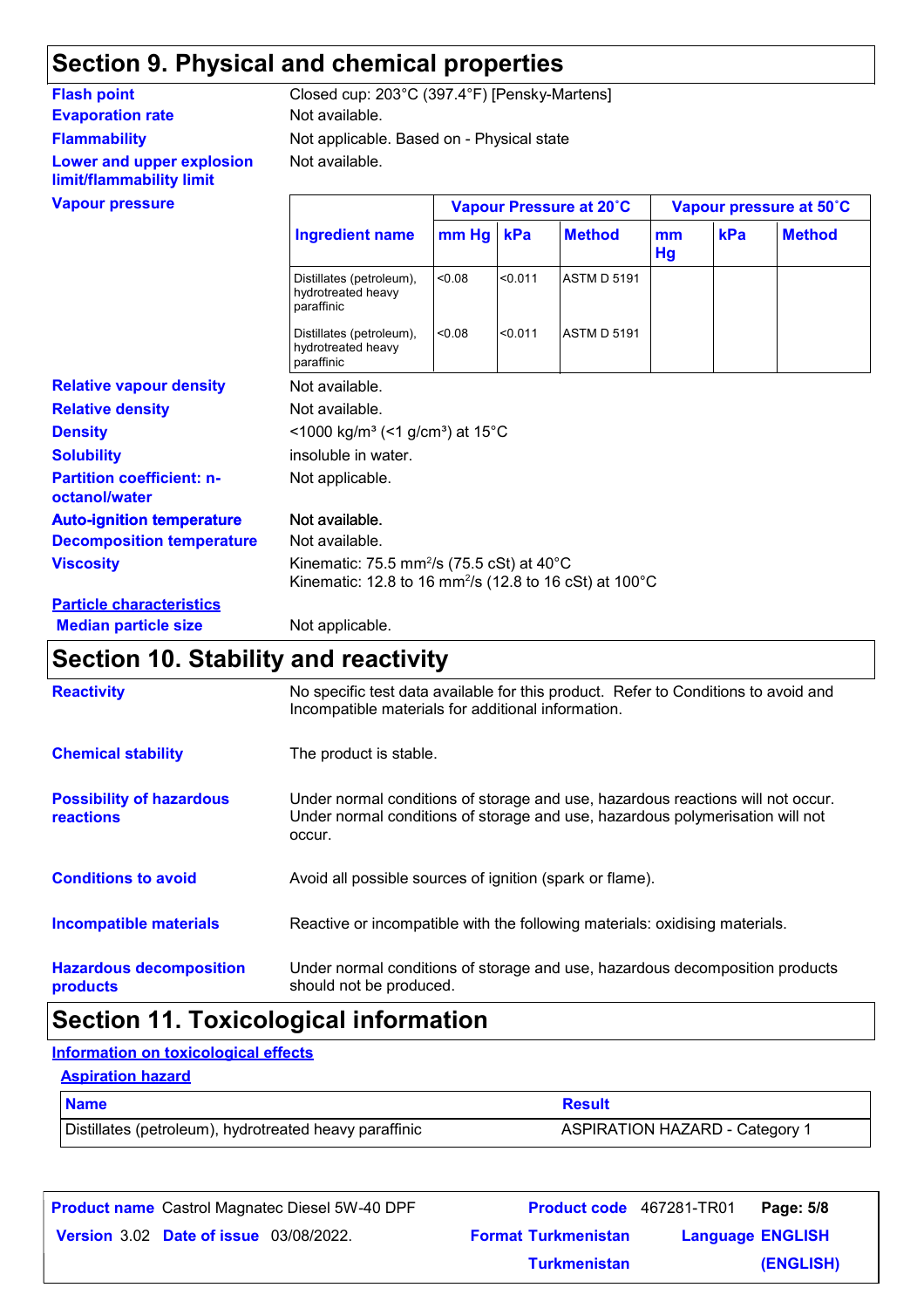### **Section 11. Toxicological information**

|                                                    | 0000   111   0100009100   1110   1110   11                                                                                                                                                                                                                                                                                                                                                                         |
|----------------------------------------------------|--------------------------------------------------------------------------------------------------------------------------------------------------------------------------------------------------------------------------------------------------------------------------------------------------------------------------------------------------------------------------------------------------------------------|
| <b>Information on likely routes</b><br>of exposure | Routes of entry anticipated: Dermal, Inhalation.                                                                                                                                                                                                                                                                                                                                                                   |
| <b>Potential acute health effects</b>              |                                                                                                                                                                                                                                                                                                                                                                                                                    |
| <b>Eye contact</b>                                 | No known significant effects or critical hazards.                                                                                                                                                                                                                                                                                                                                                                  |
| <b>Inhalation</b>                                  | Exposure to decomposition products may cause a health hazard. Serious effects<br>may be delayed following exposure.                                                                                                                                                                                                                                                                                                |
| <b>Skin contact</b>                                | Defatting to the skin. May cause skin dryness and irritation.                                                                                                                                                                                                                                                                                                                                                      |
| <b>Ingestion</b>                                   | No known significant effects or critical hazards.                                                                                                                                                                                                                                                                                                                                                                  |
|                                                    | Symptoms related to the physical, chemical and toxicological characteristics                                                                                                                                                                                                                                                                                                                                       |
| <b>Eye contact</b>                                 | No specific data.                                                                                                                                                                                                                                                                                                                                                                                                  |
| <b>Inhalation</b>                                  | No specific data.                                                                                                                                                                                                                                                                                                                                                                                                  |
| <b>Skin contact</b>                                | Adverse symptoms may include the following:<br>irritation<br>dryness<br>cracking                                                                                                                                                                                                                                                                                                                                   |
| <b>Ingestion</b>                                   | No specific data.                                                                                                                                                                                                                                                                                                                                                                                                  |
|                                                    | Delayed and immediate effects as well as chronic effects from short and long-term exposure                                                                                                                                                                                                                                                                                                                         |
| <b>Eye contact</b>                                 | Potential risk of transient stinging or redness if accidental eye contact occurs.                                                                                                                                                                                                                                                                                                                                  |
| <b>Skin contact</b>                                | Prolonged or repeated contact can defat the skin and lead to irritation, cracking and/<br>or dermatitis.                                                                                                                                                                                                                                                                                                           |
| <b>Ingestion</b>                                   | Ingestion of large quantities may cause nausea and diarrhoea.                                                                                                                                                                                                                                                                                                                                                      |
| <b>Potential chronic health effects</b>            |                                                                                                                                                                                                                                                                                                                                                                                                                    |
| <b>General</b>                                     | <b>USED ENGINE OILS</b><br>Combustion products resulting from the operation of internal combustion engines<br>contaminate engine oils during use. Used engine oil may contain hazardous<br>components which have the potential to cause skin cancer. Frequent or prolonged<br>contact with all types and makes of used engine oil must therefore be avoided and a<br>high standard of personal hygiene maintained. |
| <b>Carcinogenicity</b>                             | No known significant effects or critical hazards.                                                                                                                                                                                                                                                                                                                                                                  |
| <b>Mutagenicity</b>                                | No known significant effects or critical hazards.                                                                                                                                                                                                                                                                                                                                                                  |
| <b>Teratogenicity</b>                              | No known significant effects or critical hazards.                                                                                                                                                                                                                                                                                                                                                                  |
| <b>Developmental effects</b>                       | No known significant effects or critical hazards.                                                                                                                                                                                                                                                                                                                                                                  |
| <b>Fertility effects</b>                           | No known significant effects or critical hazards.                                                                                                                                                                                                                                                                                                                                                                  |

### **Section 12. Ecological information**

**Environmental effects** No known significant effects or critical hazards.

### **Persistence and degradability**

Expected to be biodegradable.

#### **Bioaccumulative potential**

This product is not expected to bioaccumulate through food chains in the environment.

### **Mobility in soil**

**Mobility** Spillages may penetrate the soil causing ground water contamination.

| <b>Product name</b> Castrol Magnatec Diesel 5W-40 DPF | Product code 467281-TR01   | Page: 6/8               |  |
|-------------------------------------------------------|----------------------------|-------------------------|--|
| <b>Version 3.02 Date of issue 03/08/2022.</b>         | <b>Format Turkmenistan</b> | <b>Language ENGLISH</b> |  |
|                                                       | <b>Turkmenistan</b>        | (ENGLISH)               |  |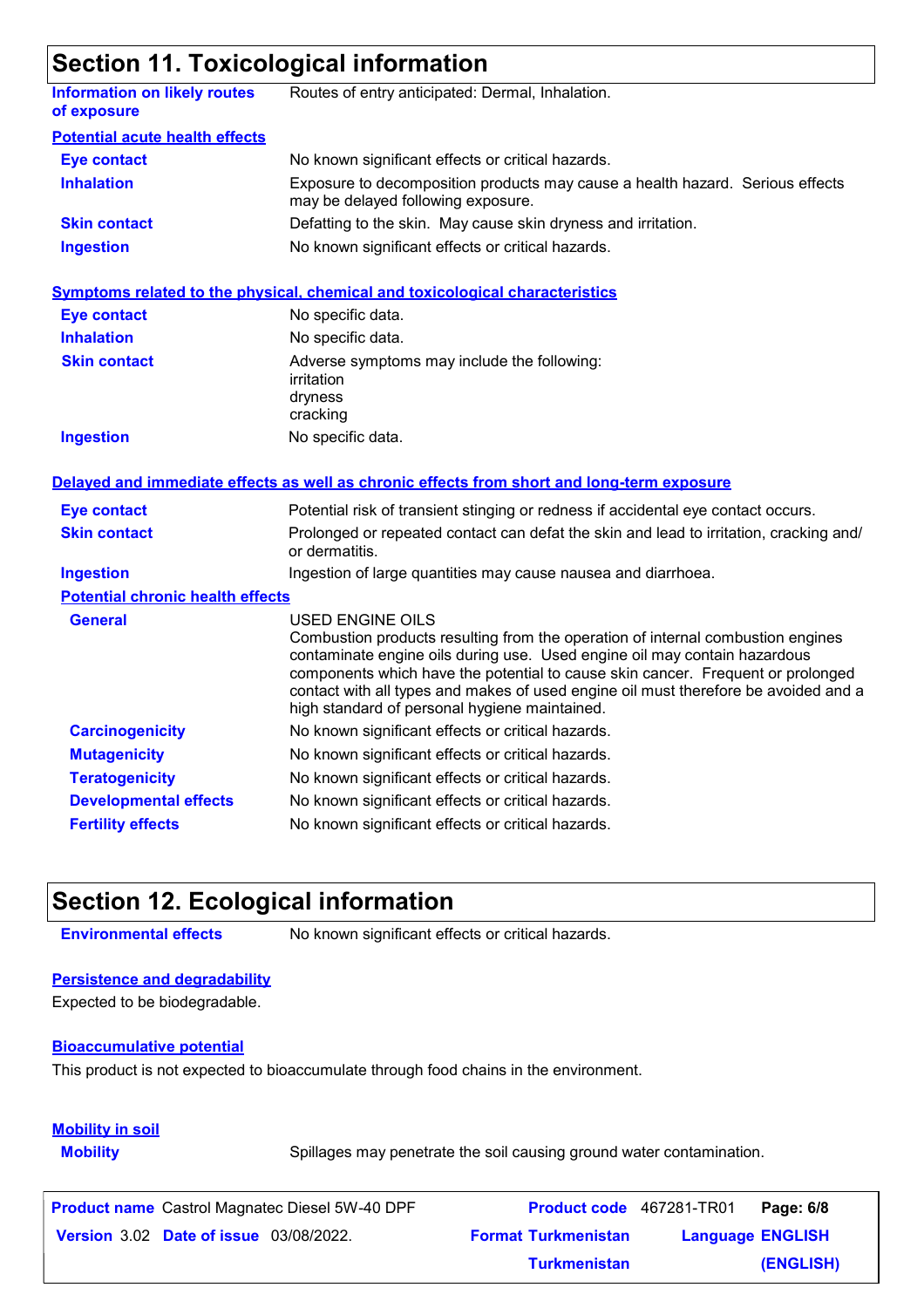### **Section 12. Ecological information**

**Other ecological information** Spills may form a film on water surfaces causing physical damage to organisms. Oxygen transfer could also be impaired.

### **Section 13. Disposal considerations**

**Disposal methods**

The generation of waste should be avoided or minimised wherever possible. Significant quantities of waste product residues should not be disposed of via the foul sewer but processed in a suitable effluent treatment plant. Dispose of surplus and non-recyclable products via a licensed waste disposal contractor. Disposal of this product, solutions and any by-products should at all times comply with the requirements of environmental protection and waste disposal legislation and any regional local authority requirements. Waste packaging should be recycled. Incineration or landfill should only be considered when recycling is not feasible. This material and its container must be disposed of in a safe way. Empty containers or liners may retain some product residues. Avoid dispersal of spilt material and runoff and contact with soil, waterways, drains and sewers.

### **Section 14. Transport information**

|                                      | <b>IMDG</b>              | <b>IATA</b>              |
|--------------------------------------|--------------------------|--------------------------|
| <b>UN number</b>                     | Not regulated.           | Not regulated.           |
| <b>UN proper</b><br>shipping name    | $\blacksquare$           | $\overline{\phantom{a}}$ |
| <b>Transport hazard</b><br>class(es) | $\blacksquare$           | ۰                        |
| <b>Packing group</b>                 | $\overline{\phantom{a}}$ | $\blacksquare$           |
| <b>Environmental</b><br>hazards      | No.                      | No.                      |
| <b>Additional</b><br>information     | $\blacksquare$           | $\blacksquare$           |

**Special precautions for user** Not available.

### **Section 15. Regulatory information**

#### **Regulation according to other foreign laws**

| <b>REACH Status</b>                         | For the REACH status of this product please consult your company contact, as<br>identified in Section 1. |
|---------------------------------------------|----------------------------------------------------------------------------------------------------------|
| <b>United States inventory</b><br>(TSCA 8b) | All components are active or exempted.                                                                   |
| <b>Australia inventory (AIIC)</b>           | All components are listed or exempted.                                                                   |
| <b>Canada inventory</b>                     | All components are listed or exempted.                                                                   |
| <b>China inventory (IECSC)</b>              | At least one component is not listed.                                                                    |
| <b>Japan inventory (CSCL)</b>               | All components are listed or exempted.                                                                   |
| <b>Korea inventory (KECI)</b>               | All components are listed or exempted.                                                                   |
| <b>Philippines inventory</b><br>(PICCS)     | At least one component is not listed.                                                                    |

| <b>Product name</b> Castrol Magnatec Diesel 5W-40 DPF | <b>Product code</b> 467281-TR01 |                         | Page: 7/8 |
|-------------------------------------------------------|---------------------------------|-------------------------|-----------|
| <b>Version 3.02 Date of issue 03/08/2022.</b>         | <b>Format Turkmenistan</b>      | <b>Language ENGLISH</b> |           |
|                                                       | <b>Turkmenistan</b>             |                         | (ENGLISH) |